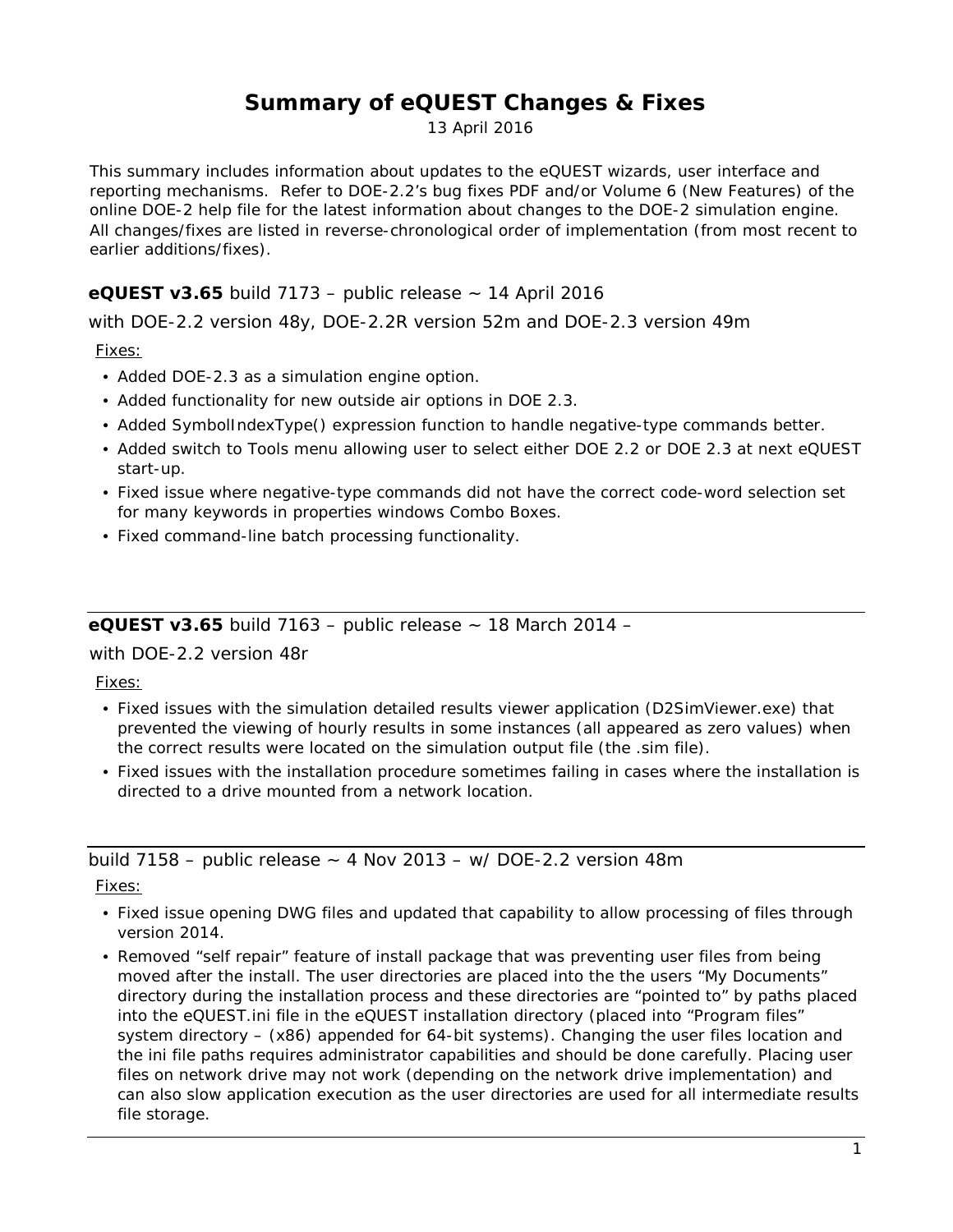build  $7155$  – public release  $\sim$  8 Oct 2013 – w/ DOE-2.2 version 48m

Fixes:

- Fixed issue with definition of layered constructions that allowed use of "R-value only" material which causes BDL errors upon wizard exit into detail display.
- Removed access to wizard features not implemented in the current DOE-2.2 version that caused spaces to be created without corresponding zones thus BDL errors upon wizard exit into detail display.

#### build  $7155$  – public release  $\sim$  8 Oct 2013 – w/ DOE-2.2 version 48m

#### Additions / Enhancements:

• The eQUEST application was ported to a more current compiler (Visual Studio 2010) from a very old development environment (Visual  $C++ 6.0$ ). This conversion is expected to fix many issues that occur when running eQUEST 3.64 under Windows 7 and Windows 8, such as the "Parameter incorrect" and "Parameter Not Found" pop-up error messages. Third-party

#### 5 November 2013

software components in eQUEST such as spreadsheet tools, display tools, etc. were also updated to current versions; we expect this will eliminate many additional incompatibilities with Windows versions that have been experienced by users in recent years.

- Support was added in commands that use the TYPE keyword and have alternate keyword lists for each TYPE to support alternate expressions for each of the different keyword lists. Previously only one expression was allowed for each position in the command keyword list. This is mostly a DOE-2 enhancement but important to users who take advantage of expressions in commands using TYPE.
- The eQUEST refrigeration version is now included in the general eQUEST installer. Refrigeration models must be created in the detailed interface as there is not support for refrigeration equipment in the wizards.
- The maximum memory allocation for DOE2.2 has been increased from 20 Megabytes each for interactive BDL processing and simulation execution to 300 megabytes and 480 megabytes respectively. The consequence of this change is that much more complex models can be created and run. However, this additional memory allocation may cause problems on machines with limited total memory (such as 4GB). As part of this change the maximum number of many building components has been increased.
- The maximum number of hourly reports has been increased from 16 to 30. The number of variables per hourly report has been increased from 60 to 256.
- The maximum number of zones per shell was increased from 200 zones per shell to 400 zones per shell. This allows more complex buildings to be modeled. Previously when the zone limit was exceeded eQUEST simply failed to add new zones, with no error message. Now users exceeding the 400 zone limit are alerted and breaking model up into several smaller shells is suggested. Also number of custom zones was increased from 200 to 400. Maximum number of line segments per floor/zone polygon was increased from 900 to 1800.

#### Fixes:

- Fixed bug with reading DOE-2 Report from the Windows program version 6 (or later) where previously some film properties were not properly loaded into the project.
- Previously some eQUEST projects would hang, presenting the user with an hourglass after detailed interface modification and never returning a prompt (or sometimes causing stack overflow crash with some input files).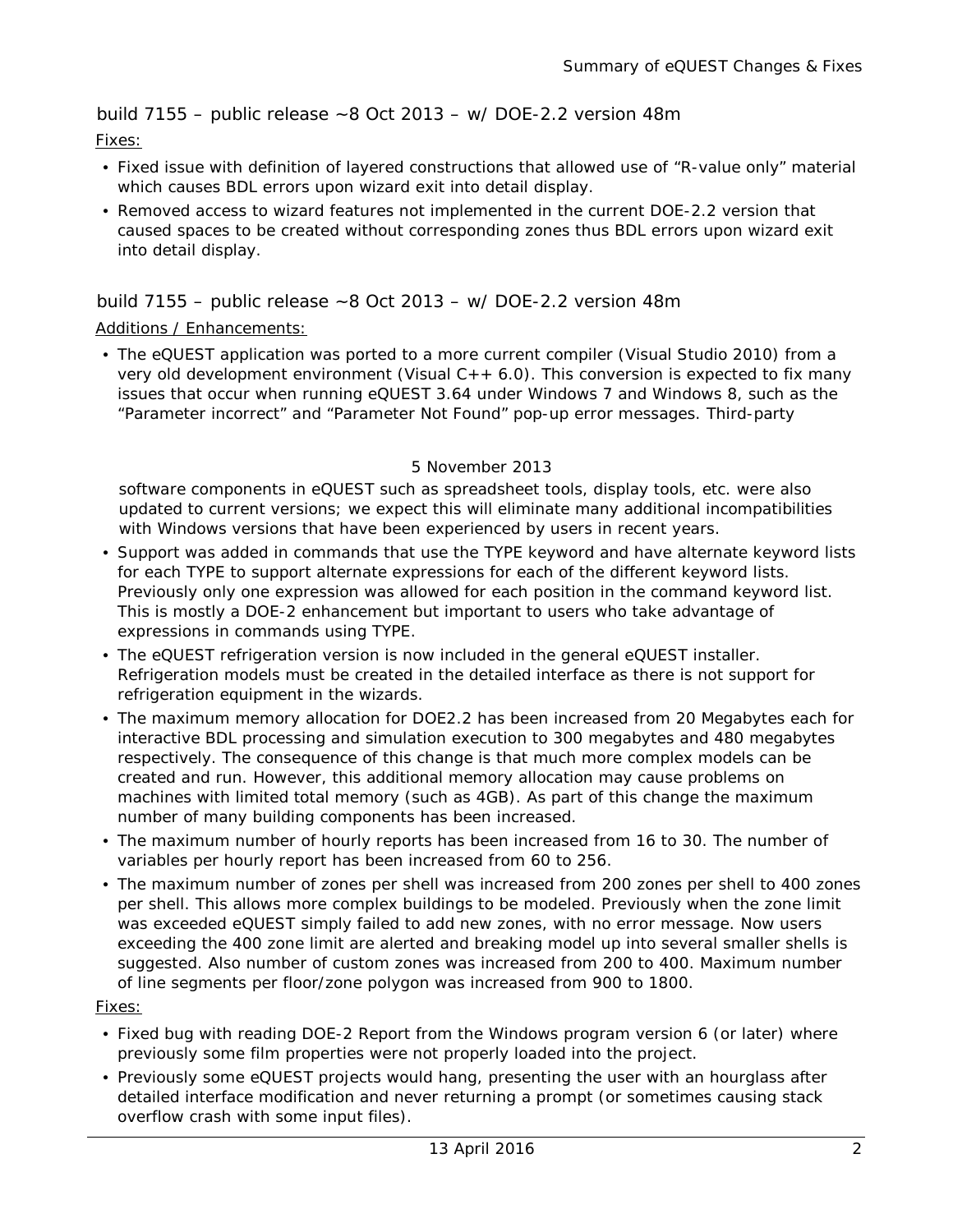- Previously changing HVAC system type in a very large model could cause eQUEST to "hang" (not return from the hourglass state.
- Previously a BDLMods exceeded message would be issued followed an eQUEST"hang".

**eQUEST v3.63b**, build 6510 – public release ~7/01/09 – w/ DOE-2.2 version 47d Fixes:

- Bug in the logic that controls THERMOSTAT-TYPE as a function of MIN-FLOW-RATIO VAV systems set THERMOSTAT-TYPE = REVERSE-ACTION (i.e., VAV flow in heating and cooling) if the MIN-FLOW-RATIO < 0.40, else THERMOSTAT-TYPE = PROPORTIONAL (VAV cooling, constant volume heating) when the MIN-FLOW-RATIO  $\geq$  0.4 The bug results from the fact that the expression looks first at the SYSTEM MIN-FLOW-RATIO, when it should look first at ZONE MIN-FLOW-RATIO (6/09)
- Bug associated with OA when using both SUPPLY-FLOW (system level) and ASSIGNED-FLOW (zone level) – An error occurred when users input SUPPLY-FLOW at the SYSTEM level and input ASSIGNED-FLOW for one or more ZONEs. This led to the outside air requirement for the affected zones being ignored in the summation of zone outside air requirements. This led to an incorrect amount of OA being modeled and reported on SV-A. (6/09)
- Bug associated with heating minimum flow ratio (HMIN-FLOW-RATIO) effecting VAVS, DDS, and MZS systems – soon after the last release (v3.63), users and development team members identified a problem that was evident only when user input was provided for MINFLOW-RATIO at both the SYSTEM and ZONE level. (6/09)

## **eQUEST v3.63**, build 6500 – public release ~5/12/09 – w/ DOE-2.2 version 47b

Additions / Enhancements:

- Project open/load procedure prevent opening and loading of referenced DWG files when in the middle of performing parametric runs (as is already the case for EEM runs). This change should noticeably decrease parametric run simulation time and memory use for projects with both parametric runs and one or more fairly large/complex DWG files. (5/09)
- Wizard central plant added total loop head and delta-T properties, defaults and range checks for chilled, hot and condenser water loops (incl. WSHP & GSHP condenser water loops) to better facilitate comparisons of models with differences in central plant configuration. (4/09)
- Whole building EEM wizard added icon w/ tooltip and message box as an indication that the user is defining an EEM run and not the baseline model description. (4/09)
- Detailed UI added access to Ice Rink modeling keywords (of the zone command) to the main view spreadsheet and parametric run dialog. (4/09)
- Documentation updated Introductory Tutorial (including a new 'Quick Start' section). (4/09)
- Wizard/simulation equipment libraries added program initialization code to automatically scan and load any Wizard/Simulation libraries contained in the <eQ Data>\Libraries\ directory (such as those distributed in the ClimateMaster add-on). This means that modifications to INI files are no longer required when installing Wizard/Simulation component libraries. (4/09)
- Wizard ground loop heat exchanger default revised default GHX depth (from 200 to 10) (and corresponding help documentation) to help ensure users are aware that specifying GHX sizes is a user requirement and not something DOE-2 can handle. (3/09)
- Detailed UI added access in tabbed dialogs & building spreadsheet to new BDL SPACE keywords for ASHRAE enhanced method infiltration method modeling and expansion of lighting keywords enabling specification of LIGHT-TO-SPACE, LIGHT-TO-OTHER, LIGHT-TO-RETURN, LIGHT-RAD-FRAC, OTHER-RAD-FRAC and LIGHT-HEAT-TO for each of the five individual lighting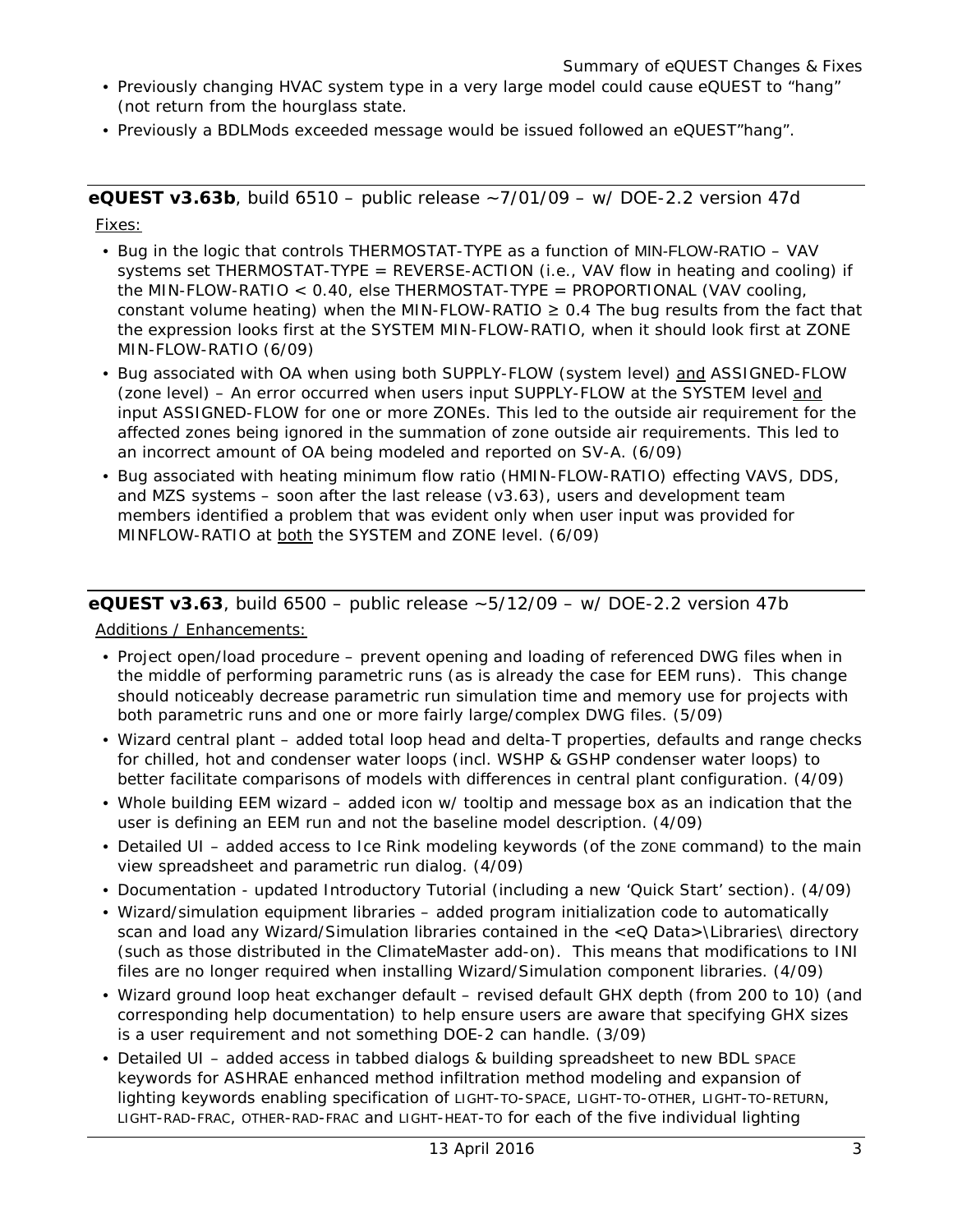Summary of eQUEST Changes & Fixes

power/system inputs (as opposed to previous versions where only 1 overall value for each of these keywords could be entered for application across all lighting powers/systems). (3/09)

- Directory display added menu bar options: Tools View File Locations to open a Windows Explorer window for (1) the current project, (2) general (topmost) projects and (3) eQ data directories to assist users in locating their project and other data files, such as weather, rates, libraries, etc. (3/09)
- Quality control (QC) reporting numerous additions and fixes to QC reporting mechanism available via the Tools menu. This feature is now robust enough for fairly experienced users to utilize but probably not comprehensive enough to provide more direct user access to (via prompt following each simulation, toolbar button, etc.). (3/09)
- Pitched roof shape completed new feature where user can outline a custom shape using the same basic resizable dialog as that used to define custom footprint and zoning to define the outline of a pitched roof. This feature is designed primarily to enable the user to simplify roof outlines that the wizard defaulting mechanism is not able to properly translate into contiguous 3-D roof surfaces. (2/09)
- Hourly report definition updated/fixed several hourly report labels and expanded width of dialog to ensure hourly series labels can be viewed in the entirety. (2/09)
- Documentation updated Detailed Simulation Reports Summary tutorial. (2/09)
- Detailed UI dialog additions added access to missing EVAP-COOL SYSTEM keywords and also removed EVAP-CL+M-SUP keyword for the EVAP-COOL system type (as this system cannot have mechanical cooling). (2/09)
- Wizard indoor design temperatures for Unconditioned and Plenum zones modified the values used to write DESIGN-HEAT-T and DESIGN-COOL-T for Unconditioned and Plenum zones. This change will increase the heat transfer across internal surfaces (e.g., ceilings) assumed by the design sizing routines and should result in fewer occurrences of hours outside throttling range from runs whose flow HVAC system rates were autosized by eQUEST. (2/09)
- Detailed UI building spreadsheet changes to facilitate the display/edit of multiple keyword list TYPE (negative-TYPE) commands by ensuring that only components of the same TYPE as the active component be displayed at a given time. Principle affected commands are DAYSCHEDULE, WEEK-SCHEDULE, CHILLER, CURVE-FIT, THERMAL-STORAGE, ELEC-METER and GROUND-LOOP-HX. (12/08)
- Parametric run reports renamed to better indicate individual and total page numbers. (12/08)
- Detailed UI project tree revised refresh mechanism to retain current state of branches opened/closed following creation & deletion of components and ensure that horizontal scroll bar (if any is present) is set to leftmost position following each reset. (12/08)
- 3-D building view shading of walls & windows by construction and glass type assignments has been enhanced to utilize a greater number of colors (by default) and to refresh properly following construction/glass type creation, deletion and renaming. (12/08)
- Detailed UI building spreadsheet additions to facilitate the display/edit of newly added keywords of the WINDOW and SPACE commands. (9/08)
- Parametric & EEM run results storage added two new results to the end of each <project name> - Parms.csv results file: BEPS % outside throttling range and % plant loads not met results. (9/08)
- Documentation updated Life-Cycle Costs tutorial. (9/08)
- DWG file format compatibility upgraded DWG compatibility to support versions through the 2009 format. (8/08)
- Installation mechanism Upgraded the eQUEST installation mechanism to a new system that is more compatible with the latest Windows XP & Vista directory/file writing privilege restrictions. (8/08)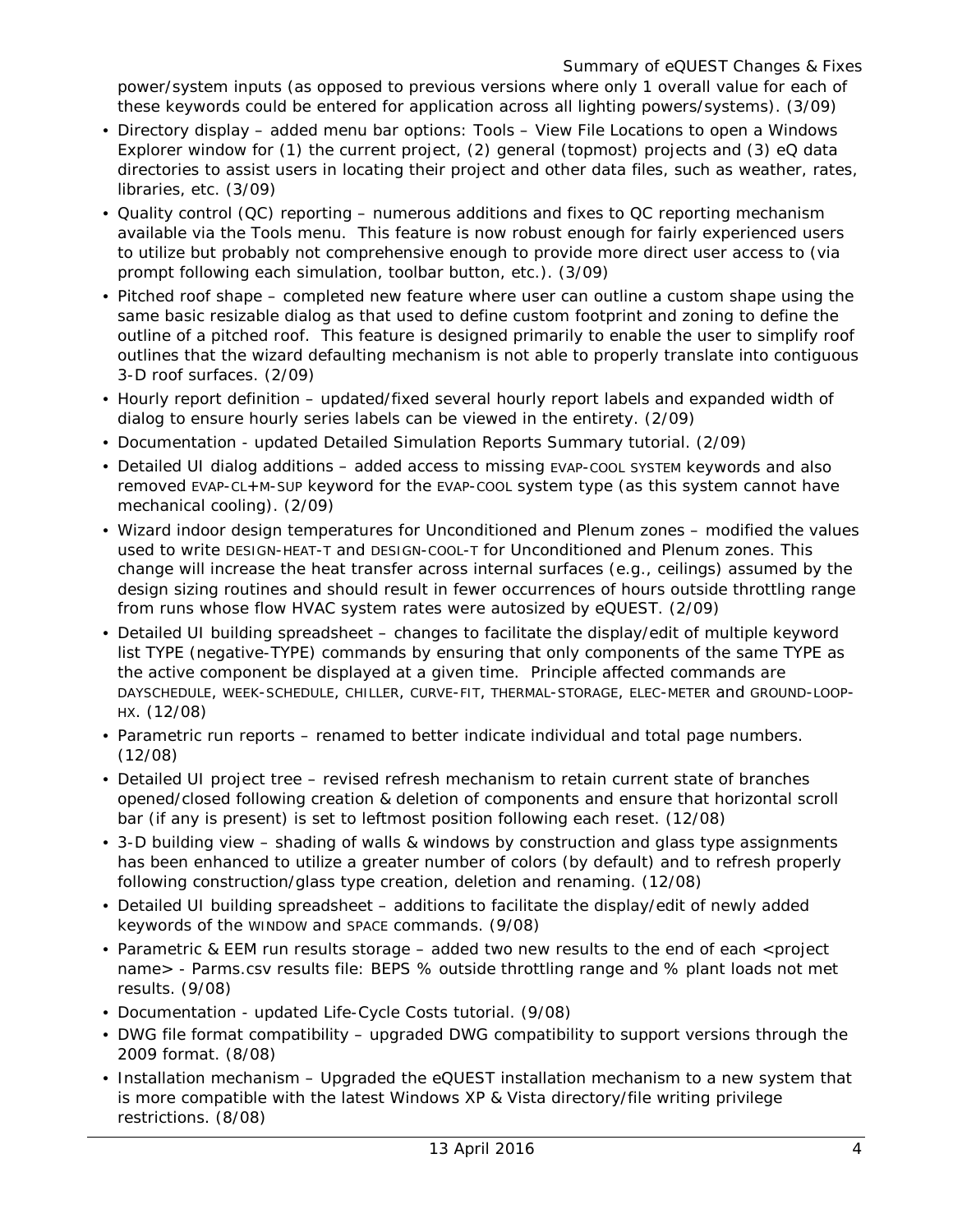- Demand controlled ventilation added new controls to the wizard to facilitate modeling of DCV for wizard projects (accessible via the "Fan Flow & OSA" button on the "HVAC System Fans" wizard screen). (8/08)
- Condensing boilers added wizard access to newly implemented DOE-2 modeling of condensing boilers. (7/08)
- Detailed UI building spreadsheet additions to enable access to ELEC-GENERATOR, UTILITY-RATE, BLOCK-CHARGE & RATCHET components within the building spreadsheet and parametric run interface. (4/08) Fixes:
- Error leaving wizard or opening project there were problems reported by a small number of WinXP & Vista (mainly 64-bit) users of v3.63 pre-release builds where the program occasionally would not successfully leave the wizard (via the Finish button) and/or open a project during program initialization. This was found to be caused by a stack overflow that was fixed in the final wrap of v3.63. (5/09)
- Electric/gas rate BDL include filename length projects whose wizard data references electric and/or gas BDL include (\*.ert/\*.grt) files to model rates previously ran into problems for projects with particularly long project (.pd2) filenames. The fix here was to modify the BDL include file referencing mechanism to utilize shorter electric/gas rate filenames as the basis of the included filename and also to prevent the use of any filenames that exceeded the length that BDL is compatible with  $\left(<=57 \text{ characters}, \text{ excluding } .3 \text{ extension} \right)$ .  $\left(4/09\right)$
- Detailed UI DOE-2 required keyword collection added entries to BDLUIData.csv to include labels and messages for many more DOE-2 keywords that can be required in some cases for commands POLYGON, LIGHTING-SYSTEM, LUMINAIRE-TYPE & LAMP-TYPE. (4/09)
- Detailed UI DOE-2 required keyword collection modified order in which certain required keywords are collected when modifying the TYPE of any BDL command (previously making it impossible to change CONSTRUCTION TYPE from LAYERS to U-VALUE). (4/09)
- Spreadsheet height fixed mechanism designed to always display an integral number of spreadsheet rows to take into account spreadsheet frame width. (4/09)
- Spreadsheet tooltips tooltips are the small messages that pop-up when hovering the mouse cursor over user interface controls. Previously, hovering the mouse over spreadsheet/grid cells presented tooltips containing only the value displayed in the cell. This fix now enables the display of wizard property and DOE-2 keyword help messages. (4/09)
- Daylight control positioning improved T-24 2008 methodology to center control in front of window when only secondary, sidelit daylight area identified in space (affecting wizard & detailed UI defaults and Savings By Design (T-24 compliance) analysis). (4/09)
- EEM runs fixed critical bug where "whole building" EEM runs based on runs other than the immediately preceding runs were causing baseline building models to get overwritten by one of the preceding EEM runs. (4/09)
- DOE-2 (BDL) input file writing modified BDL writing mechanism to always write out building model components pulled in from BDL or eQUEST libraries and not modified by the user (helps to fix order of input & LIKE problems when reading BDL file back in). (4/09)
- Creating new components "linked" to an existing component fixed problem where new components (linked to existing components) that have expressionized keywords were not displaying results of the current expression evaluations until further modifications were made to the components. (4/09)
- Water-side HVAC project tree fixed problem where new child components of CHILLERS (and some other plant equipment) were not showing up under the chiller in the tree control until after navigation away from and back to the water-side HVAC module. (4/09)
- DOE-2 (BDL) component creation creation of certain assigned/child components now required whenever creating components that are copied from or linked to existing components that have such assignments (mainly PUMPs & HEAT-EXCHANGERs). (4/09)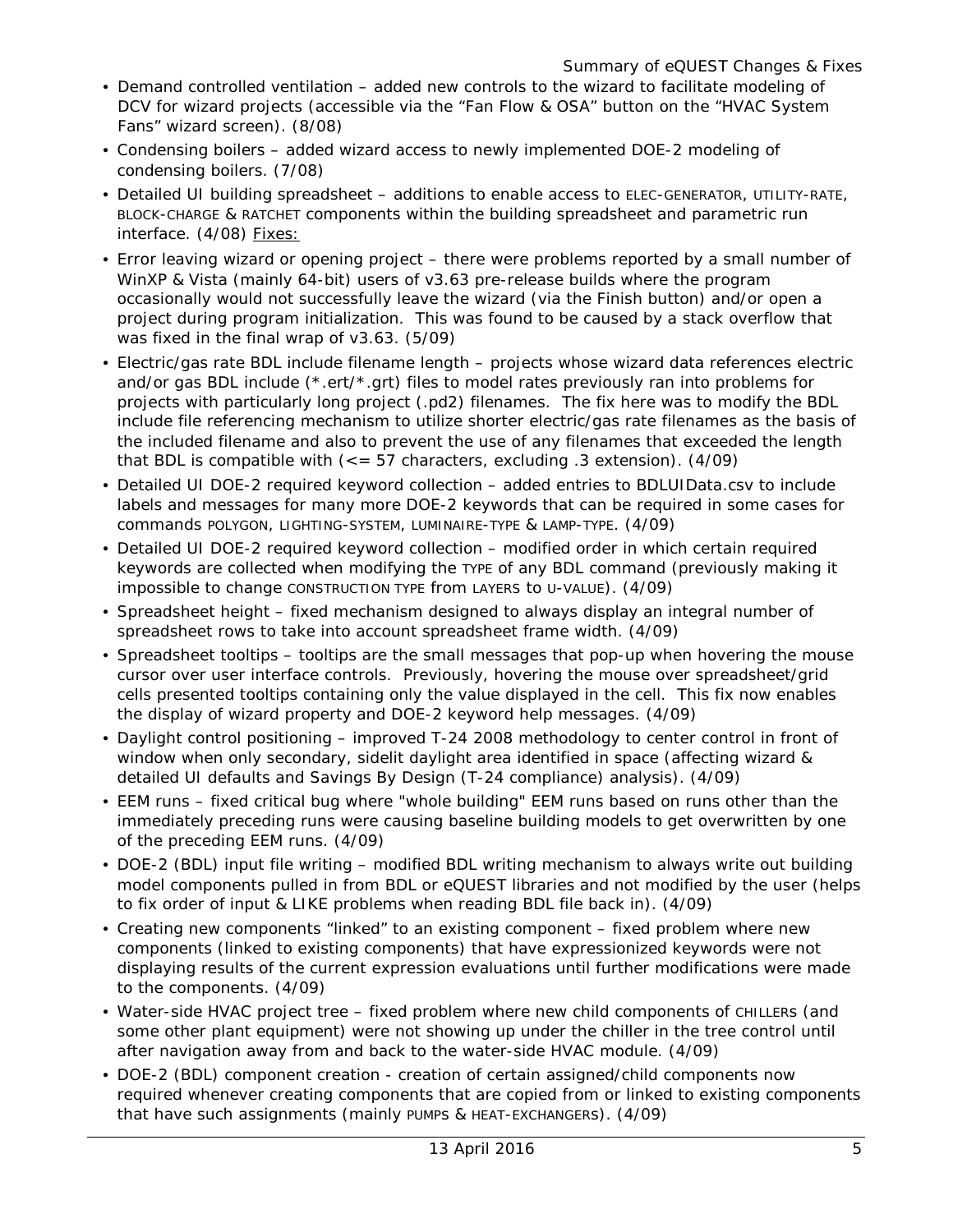- SD wizard HVAC temperature schedules fixed bug where temperature schedules for system #2 temperature schedules were not properly written to DOE-2 model (COOL-TEMP-SCH & HEATTEMP-SCH). (4/09)
- SD wizard HVAC screen System #2 fan schedules updated to include access to the revised night cycling controls, (3/09)
- Wizard HVAC fan defaults revised fan on operation access and defaults (i.e. INDOOR-FAN-MODE = INTERMITTENT) for systems that are not compatible with this option in DOE-2, including HP, PMZS, PTAC, PVAV, RESVVT & UVT. (3/09)
- Title-24 compliance analysis ruleset update w/ several bug fixes based on issues presented by users. Unsure as yet whether or not we will seek CEC certification of T24-2005 compliance analysis for this version, leaving v3.6 as the only T24-2005 certified release. Work is underway on the T24-2008 compliance ruleset scheduled to be submitted to CEC for certification prior to the adoption date of August 1, 2009. (2/09)
- Wizard model ceiling construction update to write most ceiling constructions as Layers (rather than U-value) type which serves to eliminate many BDL warnings posted for many spaces during File-Open processing. (2/09)
- Wizard daylight control positioning fixed bug in algorithm which resulted in improper control positions for many custom footprint/zoning scenarios where space boundaries were not parallel to X/Y axes and also small memory leak within mechanism that calculates daylight control positions which could cause the program to bomb. (2/09)
- Title-24 compliance analysis fixed bug where ruleset was requiring "skylight roofs" to be specified using Joint Appendix IV construction properties. Skylight roofs are used in eQUEST where skylights are needed in a space below a ceiling plenum. They are created with a construction with no heat transfer capabilities and therefore should be ignored in the compliance analysis. (2/09)
- Detailed UI DOE-2 required keyword collection added entries to BDLUIData.csv to include labels and messages for DOE-2 keywords that can be required in some cases for the DAYSCHEDULE and WEEK-SCHEDULE commands. (12/08)
- Parametric run dialog default the 'Sort Component Type' field to be checked and to retain the last state when navigating away from and then back to this dialog and added display of 'based on' run value as default where new parametric run values are to be entered by the user (in the grid @ bottom right). (12/08)
- Simulation output viewer fix to D2SimViewer application to prevent the reading/opening of a .SIM DOE-2 output file from aborting in the event that the reading mechanism encounters a NULL character. (12/08)
- Parametric runs fixed critical bug where baseline models can get overwritten with the contents of your first parametric run referenced input file when navigating back to the parametric run dialog in cases where the first parametric run is one that references a separate DOE-2/BDL input (.inp) file. (11/08)
- Title-24 compliance analysis fixed bug during "permit submittal" analysis where eQUEST was checking for SUPPLY-FLOW at the SYSTEM level for zonal systems such as HP and FC. (11/08)
- Title-24 compliance analysis fixed bug during "permit submittal" where eQUEST did not recognize non-negative inputs for BOILER:CAPACITY as valid inputs. (11/08)
- Title-24 compliance analysis fixed bug where budget building hot water pump was being assigned an incorrect text string, causing a BDL error during compliance analysis. (11/08)
- Title-24 compliance analysis fixed bug that allowed the budget conversion rulelist to try and create more skylights than roof area when skylights are required by Title 24 Section 143 C. This has been corrected so that skylight area cannot exceed roof area times 0.999. (11/08)
- Title-24 compliance analysis fixed processing bug where, during "permit submittal" analysis and user has chosen to save the project as a new project, the ruleset had written incomplete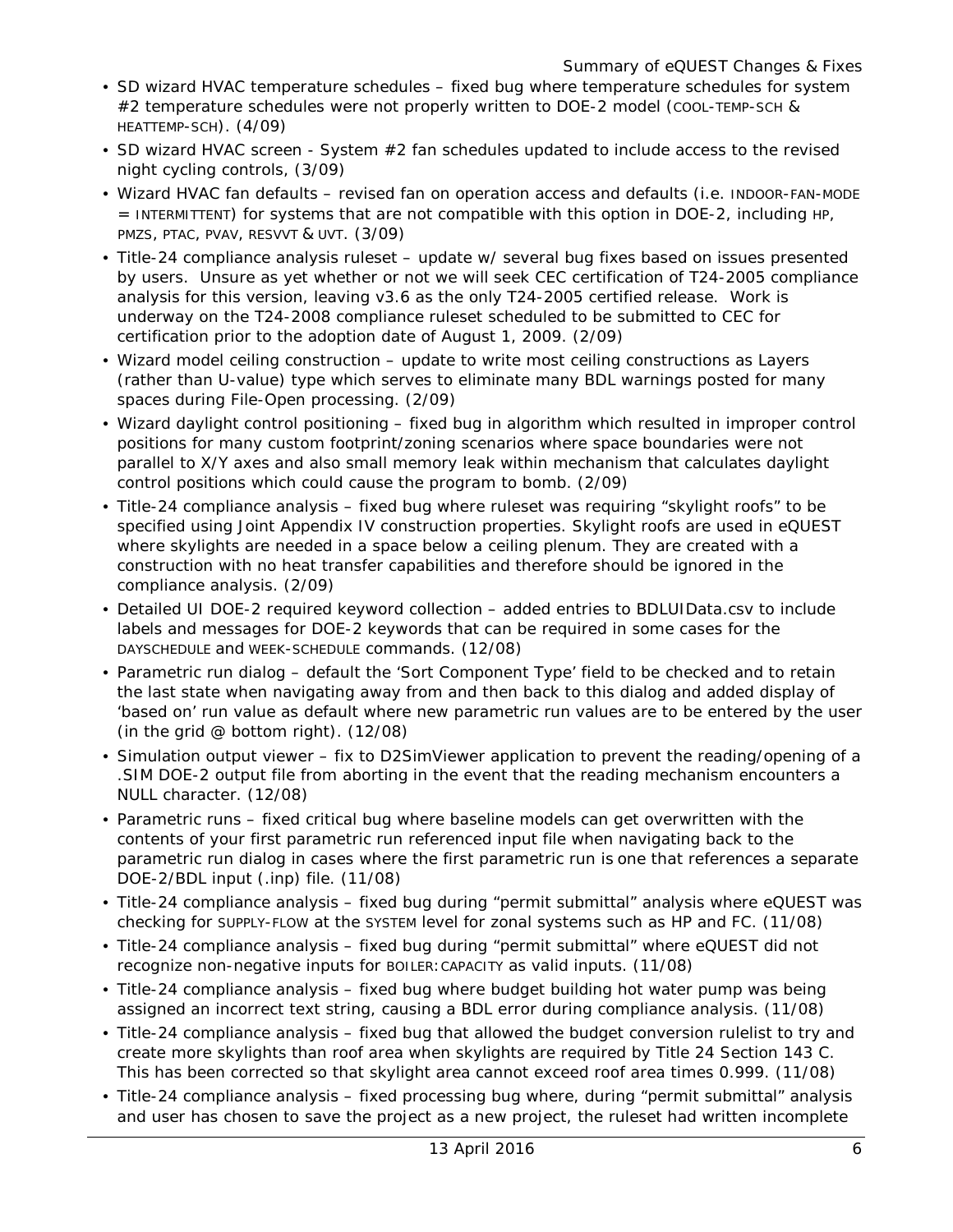CURVE-FIT command(s) for DW-HEATER(s) causing a BDL error on file reopen. Rules that affect DW-HEATER performance curve assignments were moved to occur after any "save as" action by the user. (11/08)

- Title-24 compliance analysis fixed bug where hourly reports were being removed in the wrong order (HOURLY-REPORT second, REPORT-BLOCK first) causing BDL error. Revised to reverse component deletion order. (11/08)
- Title-24 compliance analysis fixed bug where ELEC-GENERATOR, EQUIP-CTRL and LOADMANAGEMENT were being removed in the wrong order causing referenced components to be deleted prior to the component(s) they were referenced by. Deletion order was revised to delete referencing components before referenced components. (11/08)
- Title-24 compliance analysis fixed bug for created hot water loops (created for high-rise buildings when no heating is installed in the proposed building) where the ruleset was searching for user input hot water process loads, but none are stored since no hot water loop exists. (11/08)
- Detailed UI module navigation bar fixed long-standing bug where returning to eQUEST after having run for some time the navigation bar (bar w/ graphical module navigation buttons) shortens such that the name of each program module cannot be seen. (9/08)
- Windows XP & Vista compatibility final wrap of fixes that provide default installation of eQUEST & DOE-2 data and project files to directories that Win XP & Vista allow write access to, along with changes to a variety of debug file writing also to write/accessible directories. (9/08)

**eQUEST v3.62c**, build 6236 – internal/limited release ~4/4/08 – w/ DOE-2.2 v45a1

Additions / Enhancements:

- Oregon energy code wizard defaults added Oregon code jurisdiction, climate zone and wide variety of defaults to the wizards so that Oregon building models generated in the wizard reflect Oregon energy code requirements. (3/08)
- Canadian locations added access in the wizards to 103 new Canadian locations (that reference 68 newly generated CWEC weather files) provided by developer partners at NRCan (Natural Resources Canada). (2/08)
- Whole building EEM run final fixes and wrap to new feature enabling "whole building" EEM runs where the user has access to the full SD/DD wizard interface to define EEM runs. (2/08)
- Detailed UI additions to enable access to WINDOW-LAYER components within the building spreadsheets and parametric run dialog. (12/07)
- Detailed UI additions to enable access to GROUND-LOOP-HX components within the building spreadsheets and parametric run dialog. (9/07)
- Exported CSV results file generation of results CSV export containing monthly peak-day electric hourly profiles by enduse and enable batch processing mechanism to export hourly results CSVs. (7/07) Fixes:
- Wizard lighting profiles fix to critical bug preventing accurate population of wizard lighting profiles to the DOE-2 (BDL) building model. (4/08)
- Skylight parametric runs fix to skylight parametric run bug related to scaling of values reported in results graph. (3/08)
- Parametric run dialog fix enabling access to keywords with multiple array elements. (2/08)
- Parametric runs fix to mechanism that enabled parametric runs to alter (and be defined by) global parameter (PARAMETER) data. (9/07)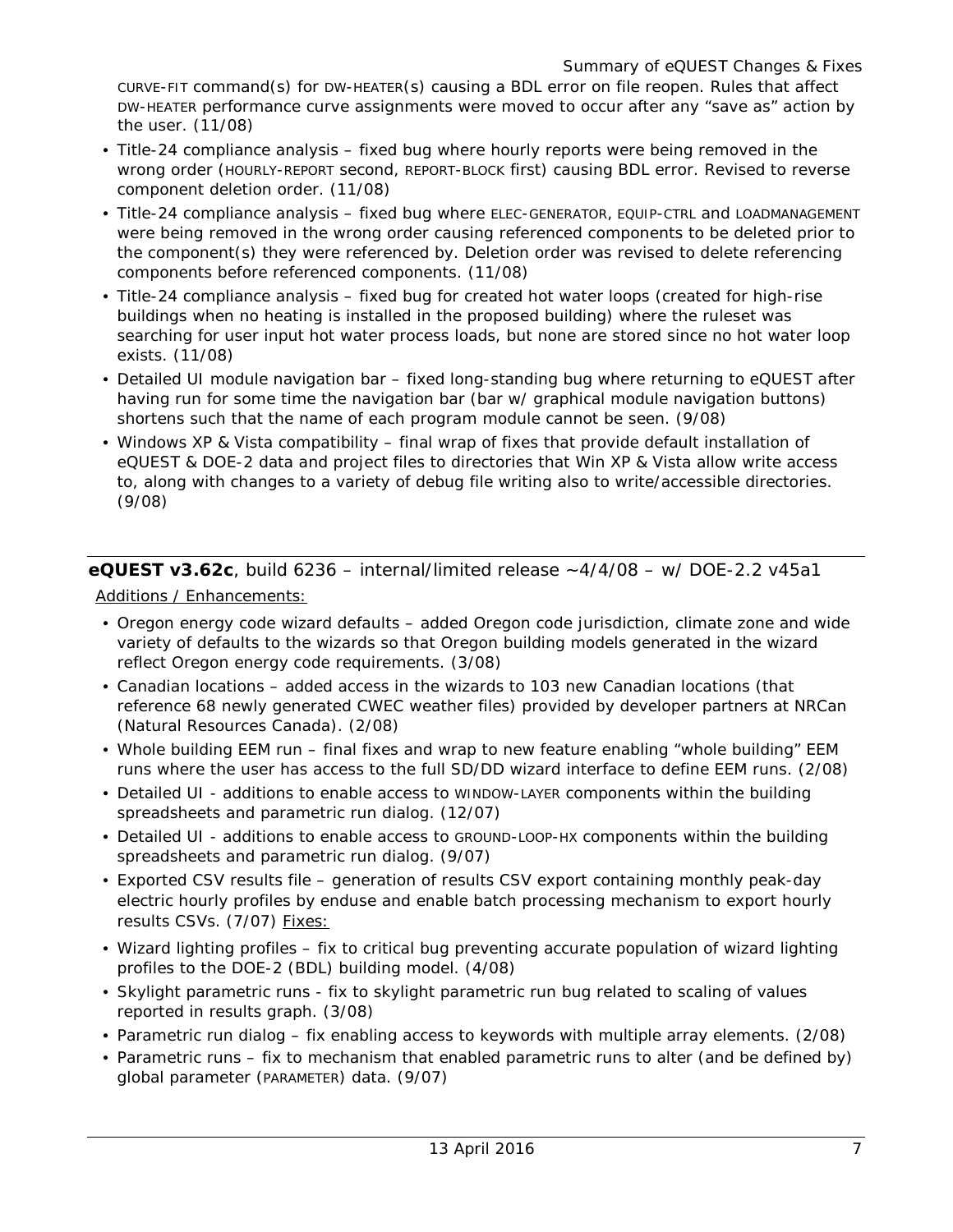• DWG file deletion – fixed critical bug where certain DWG files could be deleted from users computer by the CAD File Browse dialog when the dialog fails to load a bitmap image contained within the file. (9/07)

**eQUEST v3.62**, build 5730 – internal/limited release ~6/28/07 – w/ DOE-2.2 v44e6

(First version of this change/fix log) Additions

/ Enhancements:

- Project tree component deletion final wrap of feature enabling the deletion of an entire branch of building components from within the project tree. (6/07)
- Tutorial access new feature within the wizard and detailed interfaces to access various tutorials (both PDF & XLS) loaded on the user's computer. Initial set includes Introductory Tutorial, Life-Cycle Costs, Modeling Procedures Quick Reference, DOE2Glass Library and Detailed Simulation Reports Summary. The listing of files accessible via this mechanism is based simply on the contents of certain directories in the \Tutorial subdirectory of the main "data" directory, thereby enabling users to add their own PDFs & XLSs for direct access within eQUEST. (6/07)
- Daylight control modeling final wrap of new daylight modeling within both the wizard and detailed interfaces. Features include upgraded DOE-2 modeling capabilities (particularly skylights, light tubes and control schemes) and Title-24 2008 primary/secondary daylit area and daylight control positioning capabilities. (6/07)
- Title-24 compliance analysis new features to populate Joint Appendix IV construction inputs based on inputs specified in the wizard, DX PIU revised rules to ensure EER95, SEER & cooling capacity inputs are flagged as required inputs for permit analysis and DOE-2/BDL default updates. (6/07)
- Title-24 compliance analysis new features to enable the compliance analysis of hot water and chilled water loops with process loads attached. (6/07)
- Title-24 compliance analysis new feature to enable compliance analysis using WINDOWs specified with GLASS-TYPE-CODEs. (6/07)
- Title-24 compliance analysis new features to handle compliance analysis of additional system types including IU and PVVT. (6/07)
- Title-24 compliance analysis new feature to handle variable flow exhaust systems in compliance analysis. (6/07)
- Title-24 compliance analysis new feature to handle DX PIU systems in compliance analysis. (6/07)
- Wizard HVAC system types addition of six new HVAC systems (package DX series/parallel fan powered VAV with electric resistance, hot water or no heating). (5/07)
- Wizard construction completed new options to create/assign custom constructions for roof, exterior wall and non-earth-contact ground floors, including assignment of these constructions to roofs or exterior walls for individual zones via the Zone Characteristics button on the Footprint screen. (5/07)
- Parametric run UI help enable access to DOE-2 item/topic help from within parametric run dialog. (4/07)
- Parametric run definitions added new feature enabling parametric runs to be defined by navigating to & selecting a separate .INP file, along with a variety of new parametric run dialog enhancements. (4/07) Fixes:
- BDLUIData not found fix to prevent "BDLUIData info not found" error from getting user into endless loop requiring shut-down. (6/07)